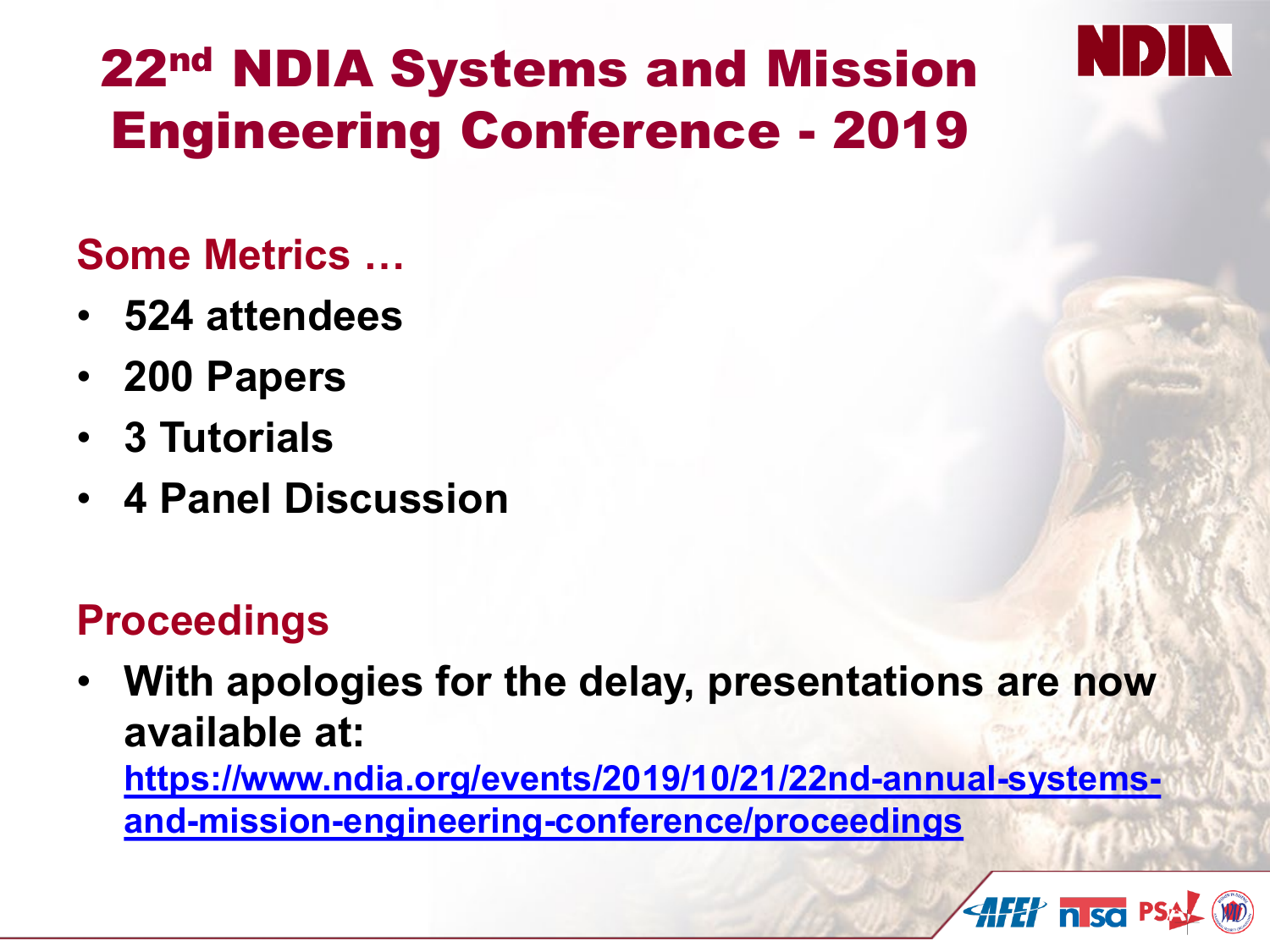

**AFET nisa PSA** 

**Status Report: Feb-2020**

# **23nd Annual Systems & Mission Engineering Conference**

### *October 19-22, 2020 Renaissance Orlando at Seaworld Orlando FL*

*Sponsored by* **NDIA Systems Engineering Division** *in partnership with* **NDIA Integrated Program Management Division** *In Conjunction With OSD(R&E) With participation by* **IEEE Systems Council and IEEE Aerospace & Electronic Systems Society**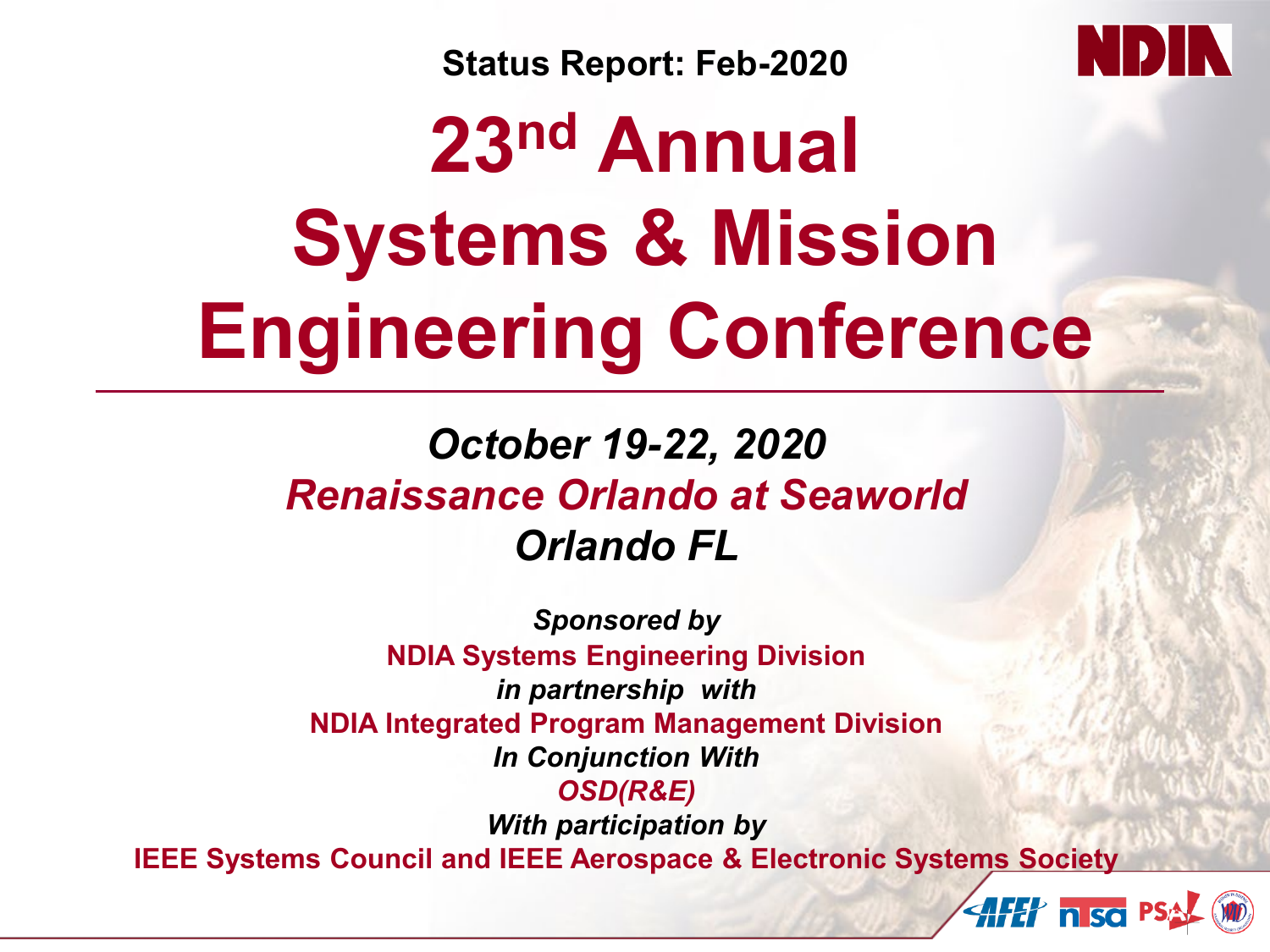

### **Renaissance Orlando at SeaWorld 6677 Sea Harbor Drive; Orlando, FL 32821**



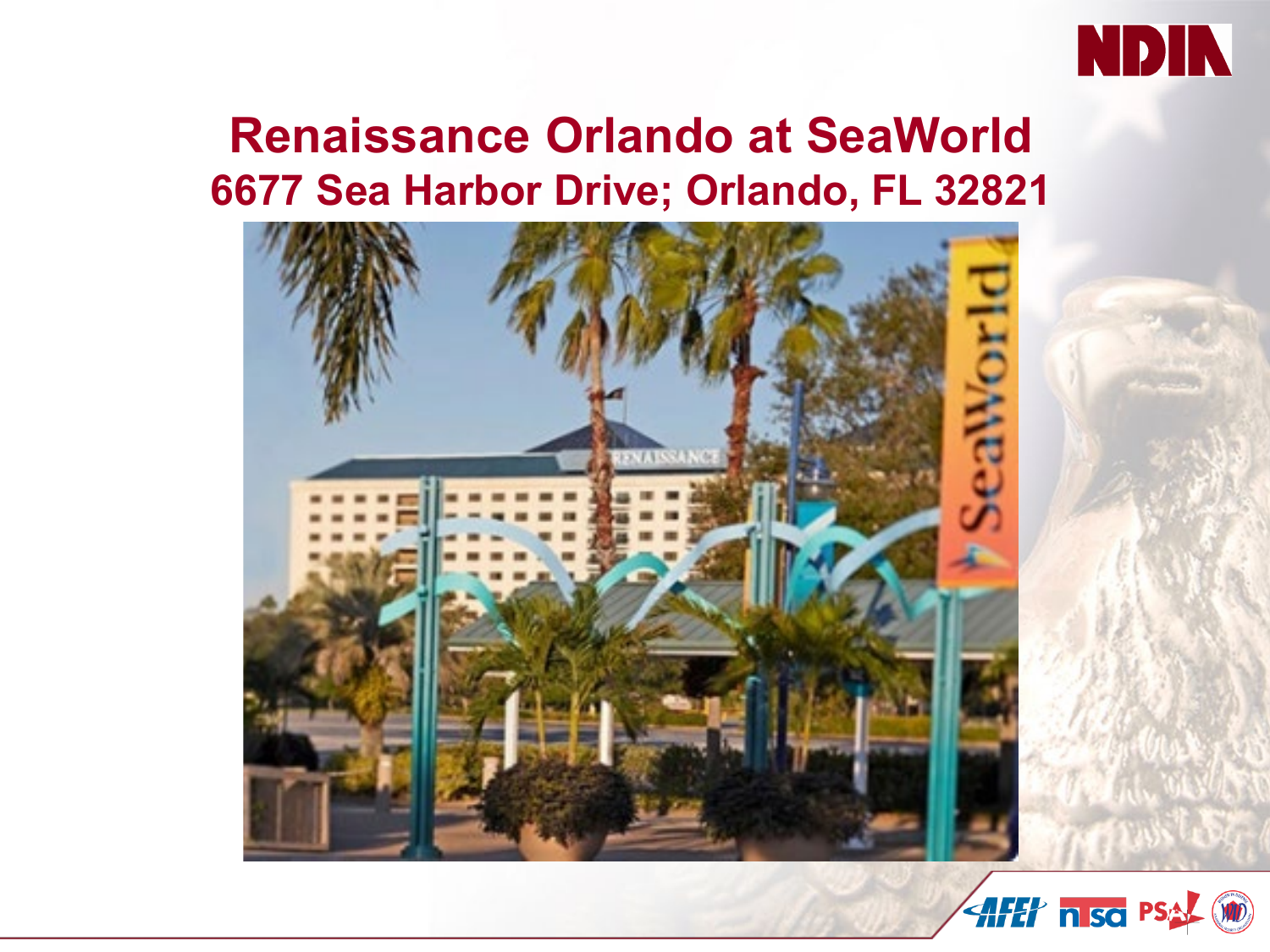# Call for Papers



#### **Issued 28-Jan-2020; abstracts due 15-May**

#### **Topics**

- **Acquisition Agility**
- **Agile Systems Engineering**
- **Aging Aircraft**
- **Application of Industry Systems Engineering/Mission Engineering Best Practices, Tools, Methodologies & Technologies**
- **Architecting and Architecture**
- **Capability Maturity Model Integration (CMMI�)**
- **COTS Integration**
- **Development Planning**
- **Development Test & Evaluation – Systems Engineering Interaction**
- **Digital Engineering Implementation and Infrastructure**
- **Engineered Resilient Systems (ERS)**
- **Environment, Safety, & Occupational Health**
- **Human Systems Integration**
- **Improve Mission Readiness & Systems Availability**
- **Integrated Diagnostics/Prognostics/Enterprise Health Management**
- **Integrated Risk and Opportunity Management**
- **Interoperability in a Net Enabled Operations Environment**
- **Life Cycle Systems & Program Management Improvements**
- **Mission Engineering/Mission Assurance**
- **Model-based Systems Engineering/Model-centric Engineering – Applications & Project Experience**
- **Modeling & Simulation – Design & Methodology**
- **Modular Open Systems Approach (MOSA)**
- **Program Management**
- **Role of SE in IV&V**
- **Software-Intensive Systems**
- **Specialty Engineering**
- **Sustainment of Legacy Systems**
- **Systems Engineering Education & Training**
- **Systems Security Engineering and Assurance**
- **Test & Evaluation – Systems Engineering Interaction**

**AFET nisa** PS

#### **Tracks will be defined based on abstracts submitted**